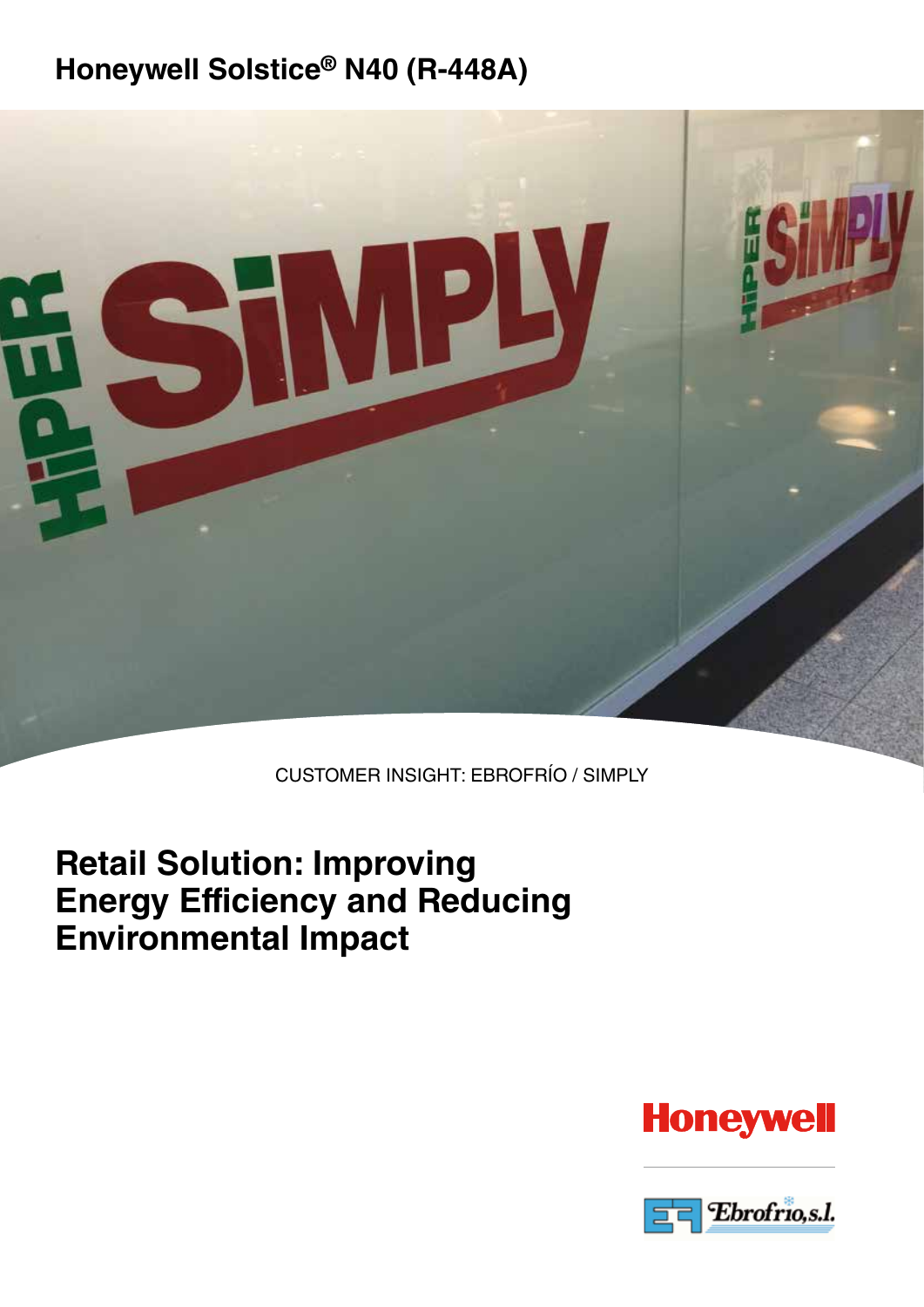# Retail Solution: Improving Energy Efficiency and Reducing Environmental Impact

"Our targets of reducing energy consumption and CO<sub>2</sub> emissions were perfectly reflected in Ebrofrío's proposal for the Simply Plaza store – through their spirit of innovation they developed a solution for the store's refrigeration needs, while at the same time ensuring that both system GWP and energy usage are much lower."



**Elías Mantecón, Inasic Ingeniería**



#### **Summary: Contributing to an end-toend energy efficiency strategy**

'Simply' is redefining the franchise business model in the retail environment, through a formula that creates opportunities for entrepreneurs to buy into four stores sizes – Simply Market, Simply City, HiperSimply (developed by supermarket giant Group Auchan) and, most recently, Simply Basic. Simply is not only creating new retail centres (currently 132 super- and hypermarkets and 15 gas stations in nine different regions across Spain), it is also pushing the boundaries of energy efficiency and environmental impact, thanks to an ethos founded on sustainable growth.

Needless-to-say, retail businesses rely heavily upon effective refrigeration systems. In this sector, regulation is driving the adoption of more environmentally-friendly refrigerants – and Honeywell is responding by offering system designers, OEMs and end users a new generation of ultra-low GWP and more energy efficient refrigerants, based on new Hydro-Fluoro-Olefins (HFO) technology. In the case of Solstice® N40 (R-448A), it is a drop-in replacement for R-404A.

Solstice N40 has been incorporated into the latest Simply store near Zaragoza by system designers Ebrofrío, a company renowned for its forward-thinking and innovative approach.

#### **Background: Placing innovation and sustainability at the heart of retail**

Ebrofrío is a family-run company, employing 30 people, specialising in the design, installation and maintenance of commercial and industrial refrigeration systems. It is a business that thrives on innovation and which offers advice to engineers on the impact of regulatory change in the refrigeration sector.

The company delivers customised installations and high performance maintenance contracts, offering system architecture that take advantage of the latest advances in materials technology, such as Solstice N40.

In the case of the new 3,500 m2 Simply store in Zaragoza, which opened in December 2014, Ebrofrío designed both the LT and MT systems, with Solstice N40 selected for the LT and R-134a used for the MT (though Ebrofrio would likely use Honeywell's recently-commercialised non-ozone depleting Solstice N13 (a low GWP replacement for R-134a) for future MT applications).

The underlying environmental benefits of the refrigeration system proposed by Ebrofrío aligned perfectly to the value proposition of Simply, which is founded on an end-to-end approach to sustainable business and incorporates goals covering energy efficiency and lower  $CO<sub>2</sub>$  emissions. Indeed, more than 20 Simply stores already have LED lights on the sales floor as well as refrigeration system heat recovery for winter heating. The stores also target a 20% reduction in water consumption.

### **Headline results**

- Solstice N40 is shown to offer better refrigeration performance than R-404A.
- Monitored energy consumption shows a reduction in line with preliminary estimations.
- Solstice N40 possesses a GWP 66% lower than R-404A, delivering lower emissions and also lower cost of maintenance due to preferential taxes.
- Retrofitting of Solstice N40 was problem-free thanks to its drop-in replacement capability for R-404A, making it safe, easy and time-efficient for the technicians to perform the work.

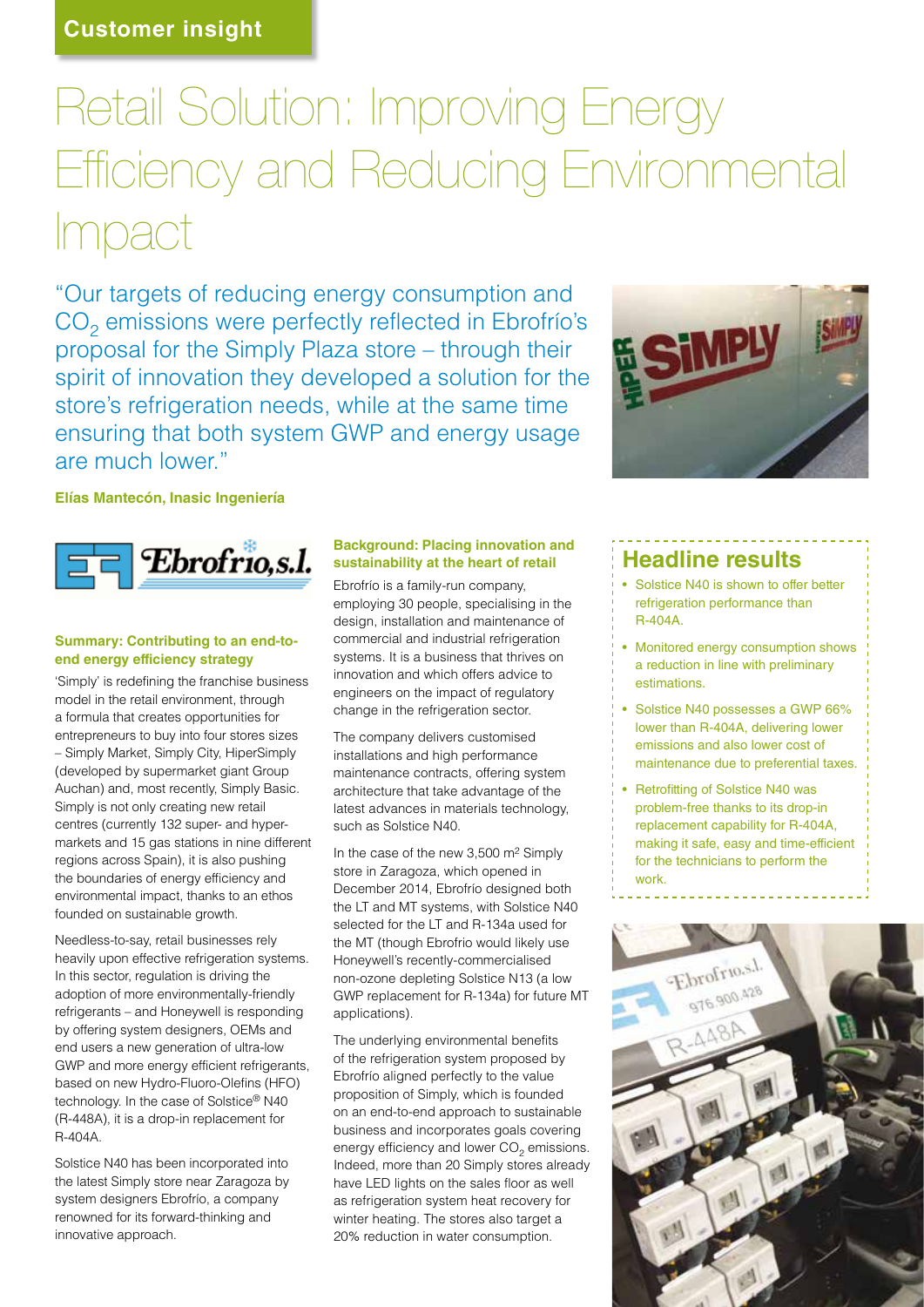#### **Implementation: Contributing to a cleaner, lower carbon future**

The Ebrofrío design took account of the entire system architecture – digital compressors, EC fans, doors, and, of course, refrigerant technology – in order to meet refrigeration performance standards while reducing both energy consumption and  $CO<sub>2</sub>$  emissions.

#### System design:

- The LT 'with doors' design enables the system to work comfortably at -30ºC evaporation temperature (or even higher). This, together with the low discharge temperature of Solstice® N40 when compared to other R-404A alternatives, leads Ebrofrío to predict problem-free operation in summer conditions.
- The central pack includes four compressors in the Solstice N40 LT system.
- Eliwell controls nowadays incorporate R-448A. By the time of conversion, settings of R-404A were used, proving the suitability of Solstice N40 for direct retrofitting. During a regular site check four months after opening, the condensing temperature mid-point showed a 1-2°C difference vs the 404A setting in the control, so very similar to 404A.
- Charge: 135kg for R-448A.
- The problem-free retrofit of Solstice N40 as part of the design architecture ensures ease of working for maintenance technicians.

Ebrofrío is currently recording key performance data on system-critical parameters through the Coresense diagnostics tool from Copeland, including tracking energy consumption, in line with their determination to offer optimal solutions to their customers.



#### **System Information**

|                        | <b>MT Pack</b>                              | <b>LT Pack</b>           |
|------------------------|---------------------------------------------|--------------------------|
| Compressors (Copeland) | 1 x 4MUD-25X and<br>$2 \times 6$ MM-30X AWM | 4 x 4ML-15X AWM (R-448A) |
| Tevap °C               | $-8^{\circ}$ C                              | $-32^{\circ}$ C          |
| Tcond °C               | $+45^{\circ}$ C                             | $+45^{\circ}$ C          |
| Cooling capacity       | <b>118kW</b>                                | 42kW                     |
| Refrigerant            | R-134a                                      | Solstice N40 (R-448A)    |
| Charge                 | 220 <sub>kg</sub>                           | 135 <sub>kg</sub>        |

#### **Sector Perspective: Serving up Sustainable Refrigeration**

Each year, the world uses more than 90 million tonnes of refrigerant, enough to keep food fresh in 240,000 supermarkets and to cool more than 300,000 commercial buildings. Honeywell is committed to continuing to invest in the development and introduction of new offerings, to make it easier for commercial and industrial sectors to adopt and use alternatives to higher global warming potential refrigerants.

Solstice N40 is technology proven to deliver outstanding results across key metrics linked to energy efficiency,

temperature, cost of operation and overall Coefficient of Performance (COP). Solstice N40 is 100% non-ozone depleting, possesses low toxicity (ASHRAE class A) and is non-flammable at ambient temperature (ASHRAE class 1), which makes it significantly safer in use than alternatives such as hydrocarbons and ammonia.

Ebrofrío learned about Solstice N40 last year during a Honeywell presentation at a regulatory meeting. For any new similar installations, the company would also consider Solstice N13 (R-450A) from the Solstice range of HFO refrigerants for MT applications.